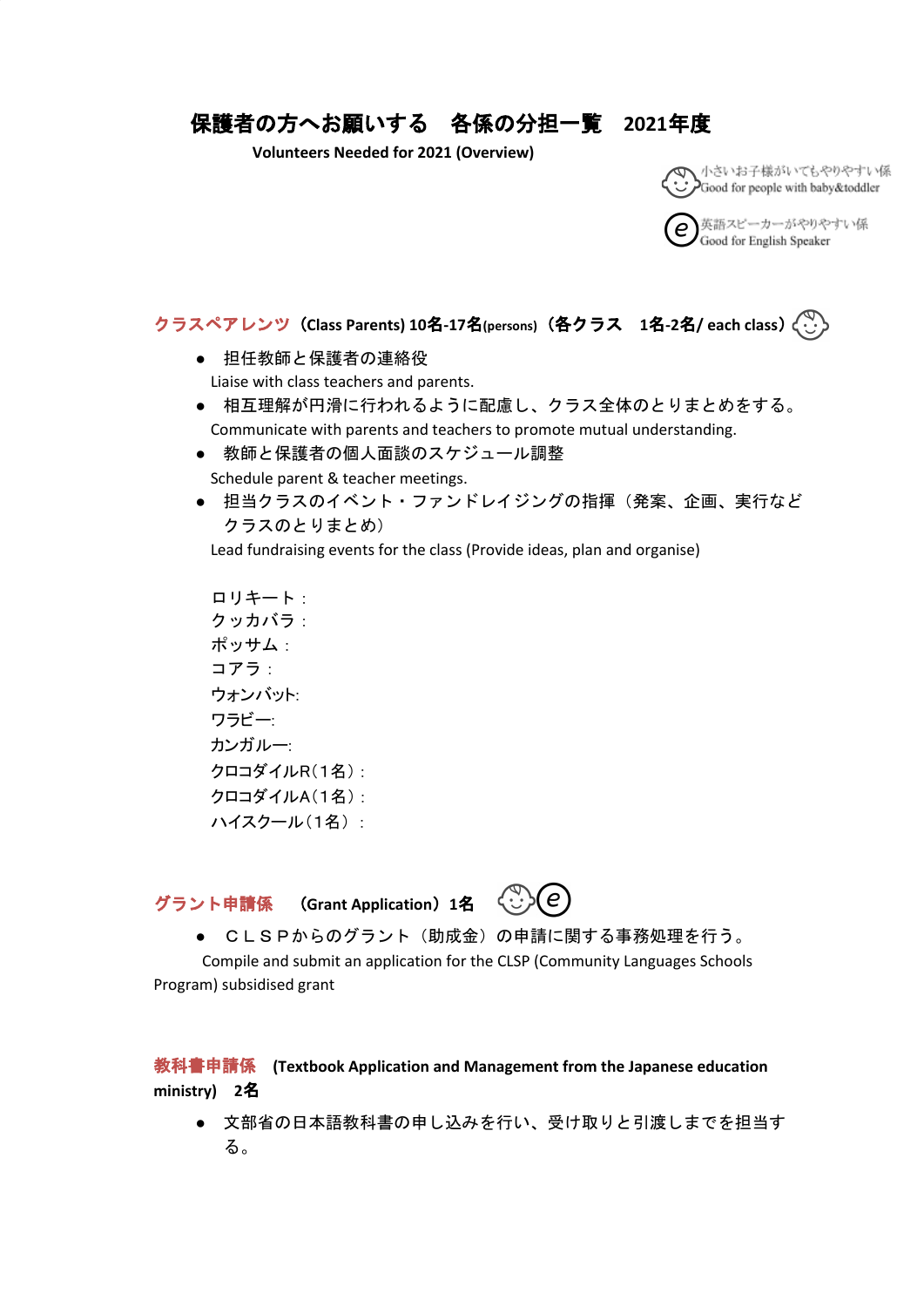Manage application for the distribution of textbooks from the Japanese education ministry.

● 学校所有の教科書の在庫確認。

Supervision of textbook inventory at the school.

### HSC係 **(HCS Liaison) 1**名

**● 月に一回(金)チャッツウッドで開かれるHSC対策委員会に出席し、必要** な情報を保護者に伝える。

Attend monthly HSC Japanese Committee meetings in Chatswood (Friday morning) , and communicate relevant information and developments to parents.



● 入学金、年間学校運営費、授業料の入金チェックを行う。(役員会計担当と 連携)

Check all the fee payments from the students including enrolment, annual and term fees. (Liaising with treasurer)



● クリエイティブバウチャー制度の申請アシスタントを行う。

Assist and apply with creative kids voucher to NSW gov.

## 広報**/**写真係 (**Public Relations/Photographing**)**2**名

● ウェブサイトやフェイスブックのページ更新の為、写真撮影など。 Update general information on the school website and Facebook group/page, including taking photos of school activities.

## 図書係 (**Librarian**) **1**名



- 学校図書の管理(管理番号&カバー付け、未返却本のチェックと回収)。 Manage the school library (applying book numbers and covers/Checking status and monitoring returns)
- 本の貸し出しの推進を促す。 Promote library use to students and parents.

# 備品係 (**School Supplies Procurement**)**1**名

● 教材、その他備品の管理と補充(コピー用紙、インク、その他必要なも の)。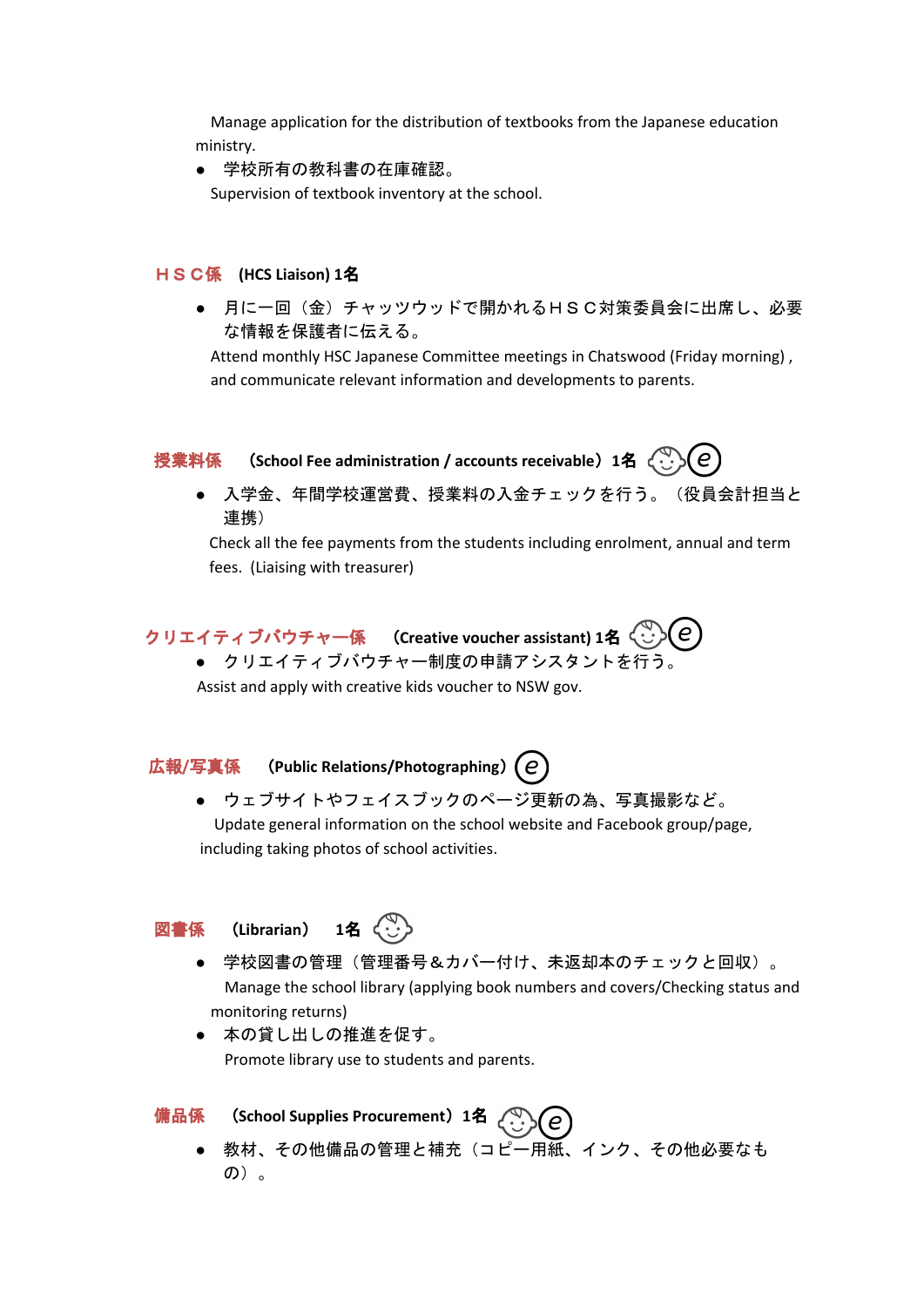Monitor and order stationary and other general supplies (e.g. copy paper, ink cartridges)

● お茶セットの管理と補充 (コーヒー、紅茶等々)。 Check tea/coffee supplies and organise top-ups if needed.

エンターテイメントブック係 (**Entertainment Book**) **1**名

● エンターテイメントブックの注文受付、発注、受け取り、配布。 Take orders of Entertainment Book from parents, process the orders and distribute.

#### オーディオ係 (**Audio equipment**) **1-2**名

● イベント・学校行事等におけるオーディオ機器の設定、設置。 Setting up and installing audio equipment at school events etc.

#### ファーストエイド **(First Aid) 2**名

- 怪我人、病人が出た時に対応し、必要であれば応急処置を行う。 Help someone who is injured or ill, apply first aid if necessary.
- ファーストエイドキッドの管理 Monitor and management of the first aid kits.

#### イベント係 (**Event organising assitant)** 約**12**名

#### 主に以下の学校行事の運営をサポート

※イベントの開催状況によっては、別のお仕事をお願いすることがあります。

書初め (**Calligraphy assistant**)**1-2**名

● Term1の4週目に行われる書初めの際のお手伝い。 できれば書道経験者

#### 運動会 **(Sport Festival**) **5-6**名

- 運動会のお弁当受付、注文、配布の指揮 Take lunch order for sports carnival and order to restaurant. Sort lunch boxes on the day of sports carnival.
- 運動会のチーム分け、レースの組み分け Divide students to Blue and Red team and perform grouping for each races/activity.
- はちまきなど運動会に使用する道具などの事前準備

Prepare tools used for Sports festival in advance of the event

#### 七夕祭り **(Tanabata Festival**) **4-5**名